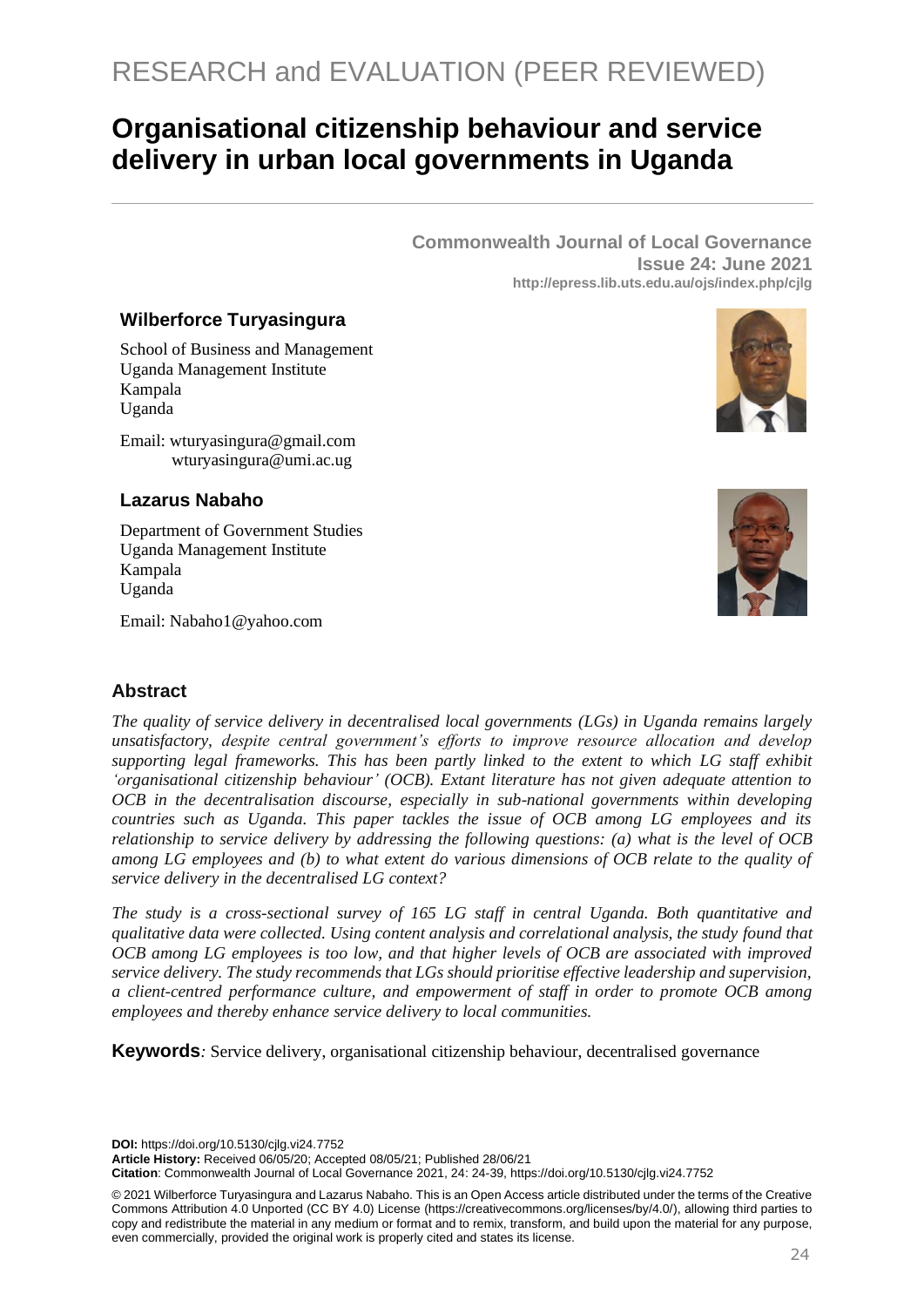### **Introduction**

In the last three decades or so, there has been increasing adoption of 'decentralisation' as a way of managing the public sector in both developed and developing countries (Smoke 2003). All national governments, irrespective of the degree of centralisation, transfer some responsibilities to lower level units and sub-national organisations. The 'new public management' phenomenon, which emerged in the 1990s, emphasises two main drivers of effectiveness in public service delivery: decentralisation of power and human resource management and development (Hope 2001).

Since independence in 1962, Uganda has experienced – and continues to experience – major challenges in delivering critical services to its population. Such challenges were initially attributed to central government's inefficiency and lack of flexibility (Tindigarukayo 1988). Therefore, when the National Resistance Movement government came to power in 1986, it favoured a process of decentralisation as a means to bring service delivery nearer to the people. In 1993, therefore, Uganda embarked on radical decentralisation to, among other goals, enhance local governance and local democracy. The major focus of the decentralisation policy was on empowering citizens to participate in decisions that affect their localities (Kiyaga-Nsubuga and Olum 2009).

Mushemeza (2019) argues that the decentralisation process is largely aimed at building democratic governance that is responsive and accountable to the public, as well as promoting capacity-building at a local level. According to Cheema and Rondinelli (1983), however, the situation is more complex and there are several motivations for decentralisation. These include the desire to attain political legitimacy as a response by national leaders to pressures for greater participation, and the need to improve the efficiency of planning and management within the central bureaucracy. Other reasons are also cited: a failure by many government ministries and departments to adequately respond to pressing socioeconomic problems; promoting the development of political skills essential for national leadership; creation of a responsive government; and improvements in service provision.

According to Cheema and Rondinelli (1983), approaches to decentralisation in Uganda fall into three broad categories:

- a) Political decentralisation (viz. granting powers and autonomy to elected local and/or regional governments) – which leads to greater democratisation, equality, stability and unity;
- b) Personnel (administrative) decentralisation (viz. ceding powers to the local governments (LGs) through Uganda's District Service Commissions (DSCs) to appoint, discipline, and remove staff executing decentralised functions) – which leads to a more responsive or efficient and effective local government, improved public sector performance and a leaner and wellmotivated public service (Maksym and Shah 2014; Nabaho 2013; Cheema and Rondinelli 1983).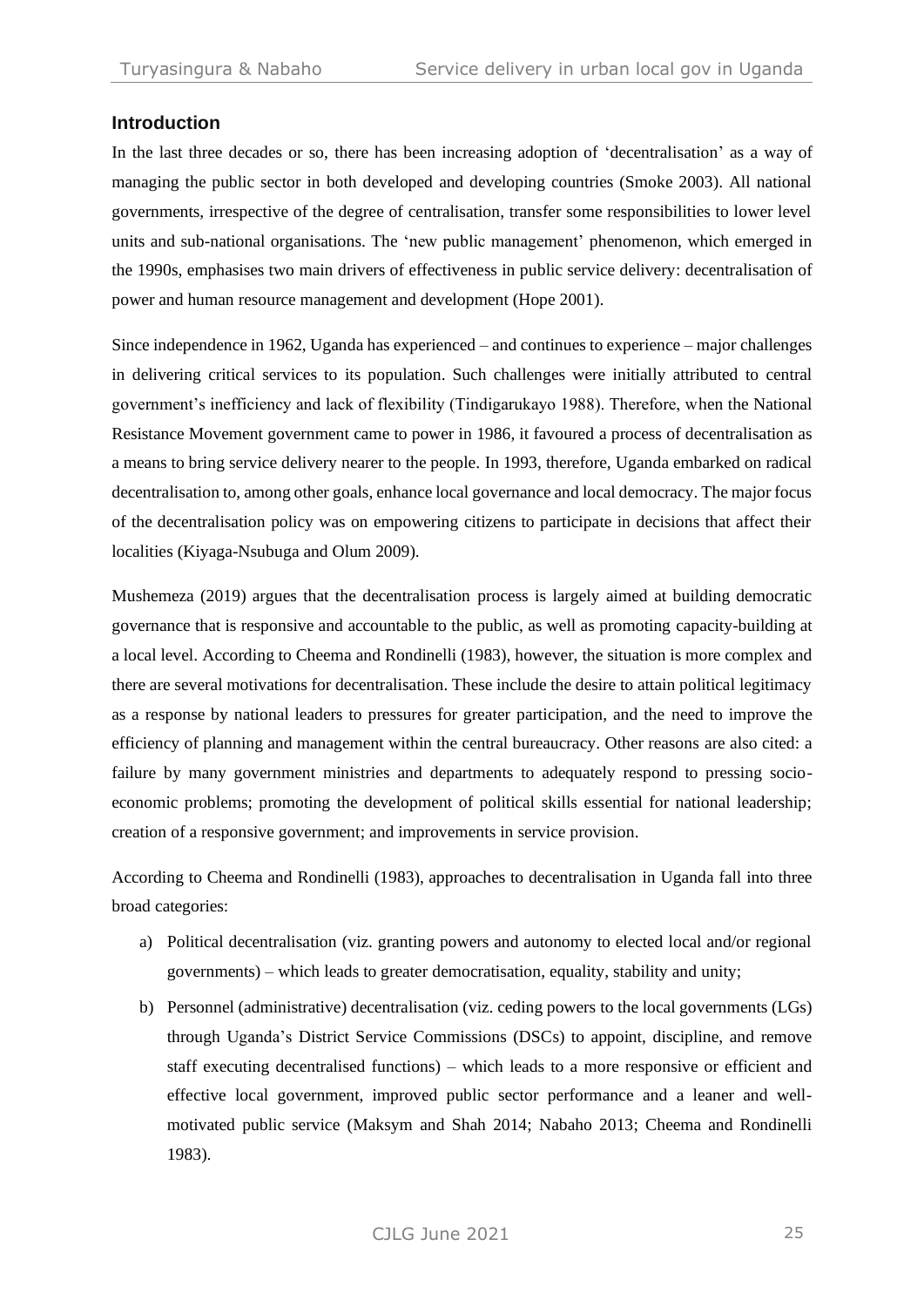c) Financial decentralisation (viz. providing adequate levels of revenues either raised locally or transferred from the central government, and granting powers to make decisions about expenditure) – which leads to increased tax and non-tax revenues, improved resource utilisation, and greater transparency and accountability.

LGs play a crucial role in providing public goods and services that are specific to their localities (Ibrahim et al. 2013). The Uganda government actualised decentralisation by passing the Local Government Act 1997. However, the Act mainly emphasised devolving powers for decision-making and resource allocation. Human resource factors such as rewards, motivation and performance enhancement systems received limited attention except in the area of training, an omission which has subsequently been deemed to have led to outcomes that are both inadequate and ineffective. Consequently, the issue of 'organisational citizenship behaviour' (OCB) – the behavioural attributes of individuals that contribute to organisational effectiveness – which is a central prerequisite for good service delivery, has not received adequate attention. Partly as a result of this, the Ugandan public continues to receive poor services in most sectors including health, education, and other infrastructural areas such as roads (Turyasingura and Mudoi 2004).

This study assessed the level of OCB among LG employees and sought to determine the extent to which different OCB dimensions are associated with the quality of delivery of social services in the decentralised LG context. The paper is organised as follows: firstly, a brief literature review and an explanation of the research methodology, followed by the presentation and discussion of the study's findings, and finally some concluding thoughts and recommendations.

# **Literature review**

This section presents the concept of OCB, tracing its origins and highlighting its various dimensions; discusses service delivery from the marketing perspective and delineates its dimensions as applied in this paper; and outlines previous research on the relationship between OCB and service delivery.

### *Definitions of organisational citizenship behaviour*

The concept of OCB refers to the behavioural attributes of individuals which contribute to organisational effectiveness. OCB has the potential to impact on organisations' capacity to be innovative, productive and responsive (Podsakoff et al. 2014). The term OCB, as coined by Organ (1988), refers to the behaviour exhibited when employees *'go an extra mile'* in the performance of their duties without those extra efforts needing to be recognised by the reward system. In organisational studies literature, OCB is commonly referred to as the behaviour that supports organisational functioning beyond the call of duty (Organ et al. 2006).

In an effective organisation, employees commonly go beyond their formal job responsibilities (*'inrole'*) to perform non-mandatory (*'extra-role'*) tasks with no expectation of additional recognition or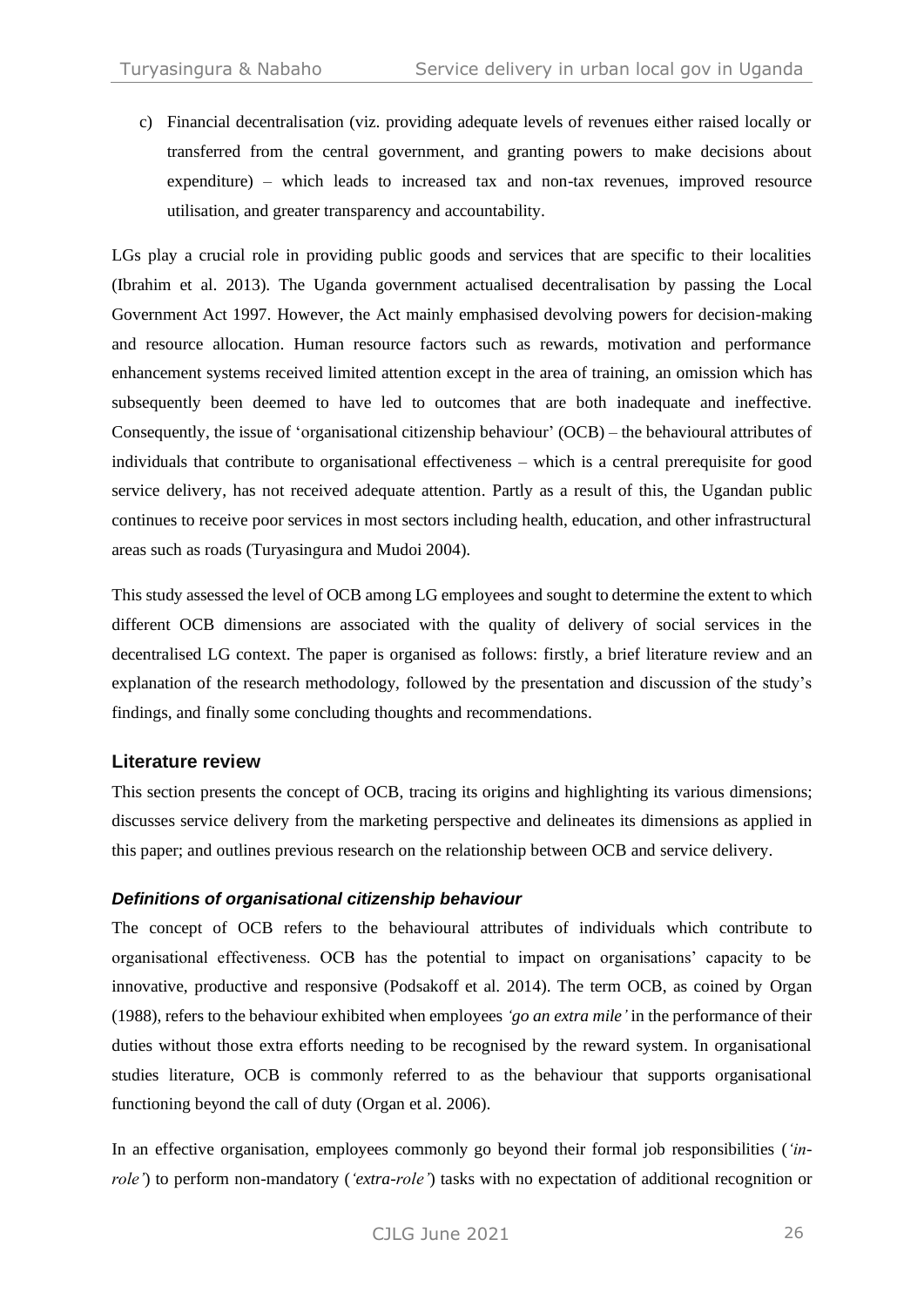compensation (Kim et al. 2020). Decentralised LGs, like any organisation, will benefit by elevating employees' OCB as a means of promoting better service delivery. This will involve the establishment of OCB-encouraging environments in which facilitators of OCB will be intensified and barriers reduced (Oplatka 2006). However, while OCB has been studied in both private and public sector organisations in countries around the globe (DiPaola and Mendes da Costa Neves, 2009) there is a paucity of OCB studies in LG, especially in relation to service delivery in developing countries.

According to DiPaola and Tschannen-Moran (2001), academic recognition of organisational citizenship can be traced back to the 1930s when Barnard (1938) stated that the willingness of individuals to contribute cooperative efforts to their organisation was indispensable to its performance. This was followed by Katz and Kahn (1976) who pointed out that *extra-role* behaviours improve the effectiveness of organisations. Organ (1988, p. 4) defined *"OCB as individual behaviour that is discretionary, not directly or explicitly recognised by the formal reward system, and in the aggregate promotes the efficient and effective functioning of the organisation".*

In the same vein, a series of studies from Katz and Kahn (1976) down to DiPaola and Mendes da Costa Neves (2009) postulate that in order for an organisation to survive, employees have to display three types of behaviours: they have to join and stay within the system; they have to be dependable as they perform their roles within the system; and they have to demonstrate innovative and spontaneous behaviours (and perform) beyond role requirements for accomplishment of organisational functions. This means that members of successful organisations not only meet expectations but also exceed them. They tend to accept reasonable inconvenience without complaint, readily provide useful suggestions, assist co-workers and significantly contribute to the success of the organisation.

Organ (1988) devised a multi-faceted scale for the OCB construct. The scale consists of five dimensions:

- a) *Altruism:* A behaviour that is directed towards other individuals, but contributes to group efficiency by enhancing individuals' performance; for example employees help new colleagues or co-workers and give freely their time to assist others.
- b) *Conscientiousness:* An employee performing his or her assigned tasks (*in-role* behaviour) in a manner above what is expected.
- c) *Sportsmanship:* Stressing the positive aspects of the organisation instead of negativity. It could also refer to an increase in the amount of time spent on organisational endeavours, and less time spent on whining, complaining and carping.
- d) *Courtesy:* Prevents problems and facilitates constructive use of time; for example participants give advance notice to supervisors and team members if they are likely to be absent.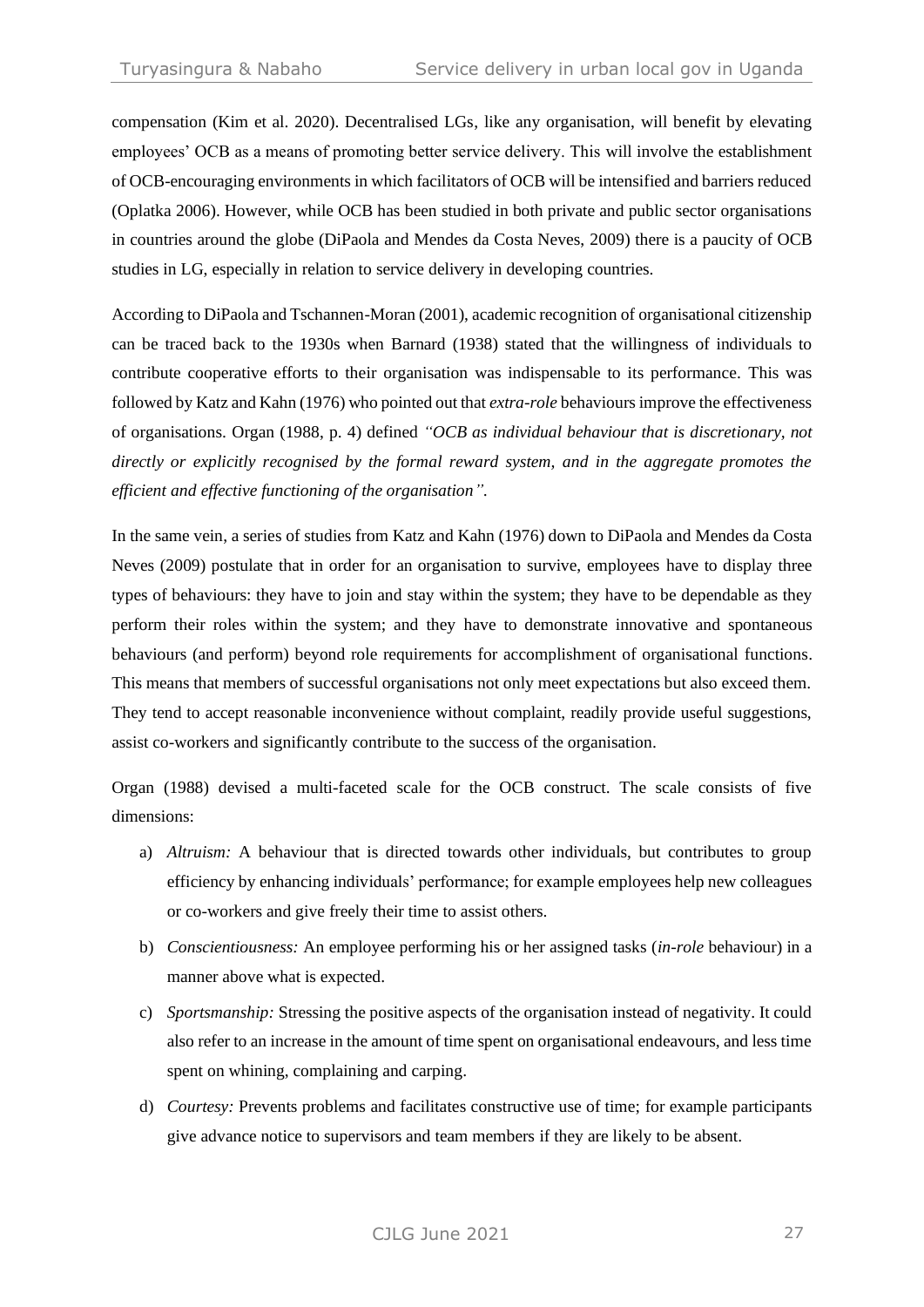e) *Civic virtue:* Promotes the interests of the organisation broadly; this employee behaviour reflects his/her consideration of the organisation's sustainability in the future.

Williams (1988) provides a complementary two-dimensional definition of OCB: 'OCB-I', behaviours that immediately benefit particular individuals and contribute in that way to the organisation; and 'OCB-O', behaviours that directly benefit the organisation as a whole.

By contrast, DiPaola and Tschannen-Moran (2001) present OCB as a one-dimensional construct. They do not separate benefit to individual and benefit to organisation, arguing that benefit to the individual directly translates into a benefit to the organisation and vice versa.

From another perspective, Graham (1991) contends that what are considered *in-role* or *extra-role* behaviours may vary over time. She defines OCB from a standpoint of civic or political citizenship, claiming it to be non-mandated, based on individual initiative that contributes to the best interests of the organisation. In a sense, it is a helping behaviour, characterised by going beyond specific job duties as and when necessary (Hakim et al. 2014; Stamper and Dyane 2003).

In summary, there is broad agreement that OCB is voluntary, unrewarded and may benefit both the individual and the organisation in the long run.

### *Service delivery dimensions*

Most literature on service delivery has tended to focus on the marketing domain. Kotler (2000) argued that 'service' is an activity that involves the intangible element of an interaction between the service provider and the consumer where there is no transfer of ownership. He identifies five attributes of excellent service provision. They include:

- a) *The strategic concept*: service providers have an understanding of what the customer needs and wants, and therefore adopt strategies to satisfy the customer and to gain customer loyalty.
- b) *The commitment of top management*: the focus of top management at any organisation should not be solely on financial results but also on the commitment to delivering excellent service to clients.
- c) *The establishment of operating procedures* aimed at delivering excellent service to clients.
- d) *A service monitoring system* that is capable of tracking service delivery levels compared to competitors' service delivery and of measuring client satisfaction.
- e) *A complaints handling system* that is capable of handling both internal complaints from employees and external complaints from clients as and when they arise.

In one of the seminal papers, Shostack (1977) argued that employees themselves are often perceived by clients as 'the service'. If this assertion is true, then employees' behaviour at work constitutes a core pillar of the service delivery system. This puts employee attitudes at the forefront in the process of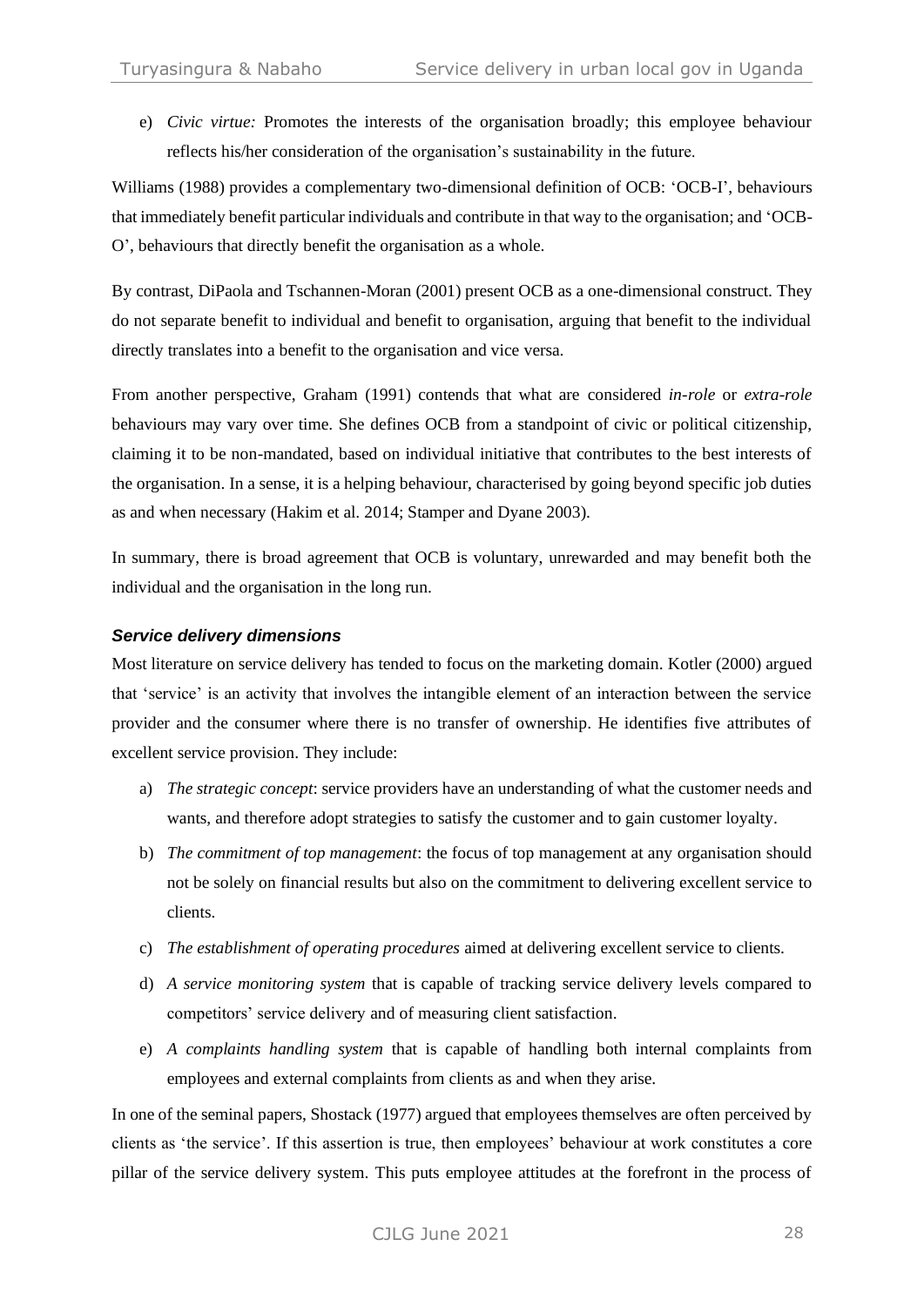delivering a service. From the standpoint of the client, the employee's behaviour is a manifestation of the organisation's service delivery performance as a whole.

Various models have emerged from the literature on how to measure private sector service effectiveness (eg Parasuraman et al. 1988; Teas 1993); but this has not been the case for the public service. For instance, Parasuraman et al. (1988) developed a service quality instrument which they called 'SERVQUAL' and which measured five dimensions of service delivery: reliability, responsiveness, empathy, assurance, and tangibles. Although the extent to which this model may be applied in the public sector context is debatable (Rodriguez et al. 2009), some of the dimensions can be customised to public services.

Based on the SERVQUAL principle and extensive literature, Rodriguez et al. (2009) developed a tendimensional tool for public service effectiveness. The dimensions are accessibility to the service, communication to the public, understandable administrative systems, flexibility and speedy reply, service receptivity, competence of staff delivering the service, politeness and kindness, service credibility, service reliability and service supply security.

The authors of the current study applied a four-dimensional tool developed by Turyasingura (2010) that combines some aspects of SERVQUAL and Rodriguez et al.'s (2009) ten dimensions of service effectiveness, in order to assess the effectiveness of service delivery in the Ugandan public sector. These dimensions are:

- a) *Responsiveness.* This refers to the willingness and readiness of public sector officials to provide the service to citizens, including their ability to respond to public enquiries and provide feedback. It also relates to the sense of responsibility and motivation of an employee to deliver excellent service to their clients.
- b) *Accessibility.* This involves ease of contact with front-line staff, ie those who directly interface with clients, as well as the convenience of office locations.
- c) *Professionalism.* This takes into account equity in service delivery equal and fair treatment of all citizens in the process of delivering public services. It also involves trustworthiness and honesty, and putting citizens' needs at the centre of public service operations.
- d) *Reliability.* This focuses on maintaining citizens' trust and confidence in the public service, and the capability of the service provider to deliver on service promises. The service provided must therefore be consistent and dependable.

### *OCB and service delivery*

A number of studies have been conducted to determine the relationship between OCB and service delivery. Bienstock et al. (2003) found that positive employee perceptions of how they are treated by the service organisation, i.e. what organisational rights they receive, are associated with OCB.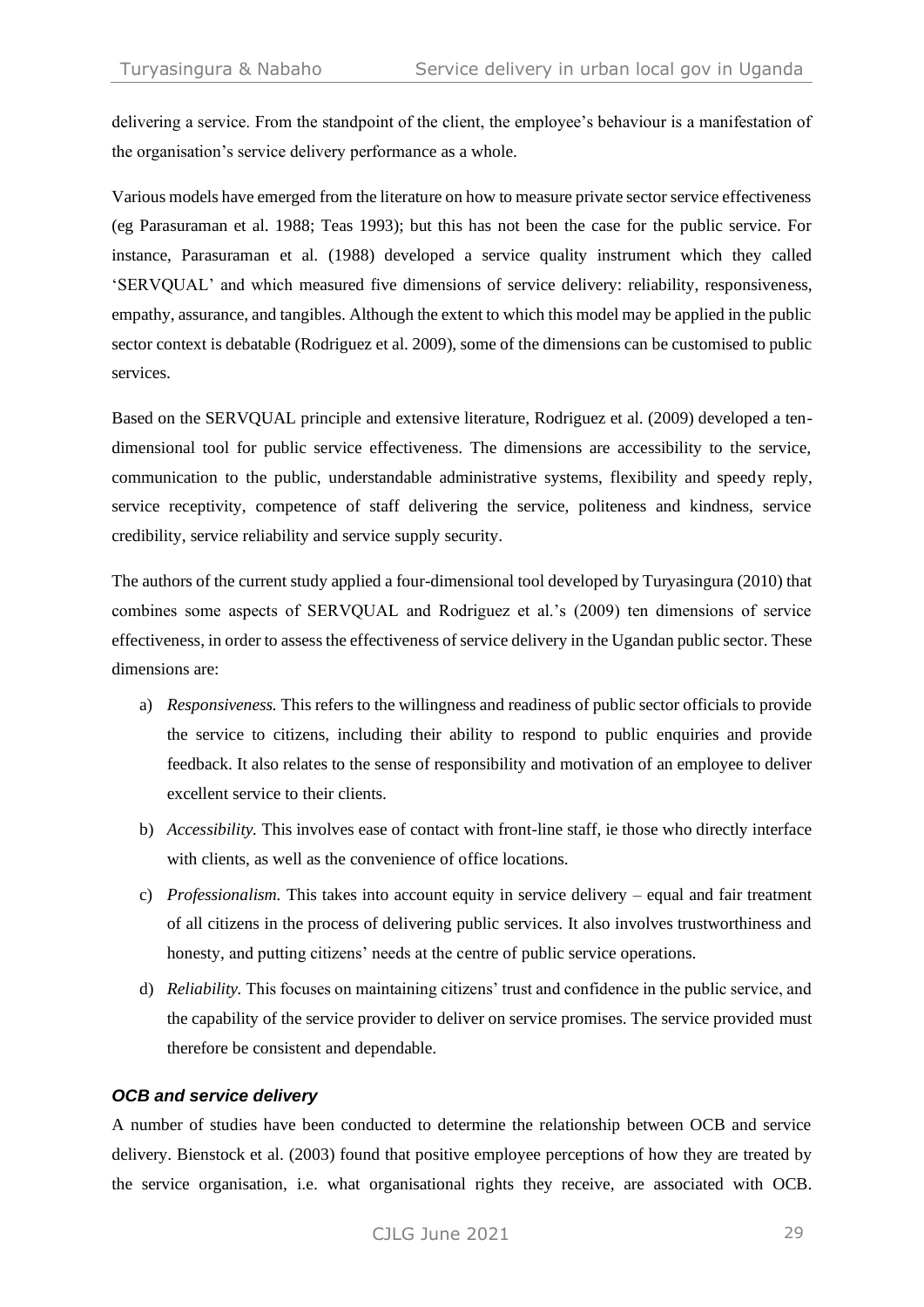Furthermore, they demonstrated that these behaviours result in more effective service delivery, higher organisational standards and enhanced customer perceptions of service quality. Yoon and Suh (2003), in a study conducted on travel agents in South Korea, concluded that there was a positive influence of OCB on service quality. Hui et al. (2001) also found a significant positive relationship in their research on bank tellers, while Castro et al. (2004) reported the same result for financial institutions in Spain. In another study, Liao (2015) confirmed that employees' OCB and service innovativeness are associated with improved performance in the e-services sector.

However, there is a paucity of research conducted on OCB and service delivery in a decentralised context and in the African cultural setting. It is against this background that this study empirically assesses the level of OCB of public sector employees in decentralised LGs in Uganda and examines the relationship between OCB dimensions and service delivery. To achieve these objectives, the following research questions were developed.

# *RQ1: What is the level of OCB among public sector employees in the decentralised LGs? RQ2: Is there a relationship between OCB and service delivery in decentralised LGs?*

### **Methodology**

A cross-sectional survey design in which both quantitative and qualitative data were collected was adopted. The respondents were employees from three out of the five urban divisions of the Kampala Capital City Authority (KCCA). Although KCCA is administered under the Office of the President with a cabinet minister responsible in accordance with the Kampala Capital City Act 2010, it is also regulated by the Local Government Act 1997. The study applied the five-dimensional scale of OCB as proposed by Organ (1988) to assess OCB's relationship with service delivery in LGs.

A 26-item instrument was designed based on the variables of the study. In order to avoid neutral responses, since all respondents were employees of city divisions and therefore knowledgeable about LG operations, a six-point Likert scale (1 = Strongly Disagree, 2 = Disagree, 3 = Slightly Disagree, 4 = Slightly Agree,  $5 =$  Agree and  $6 =$  Strongly Agree) was adopted. Fourteen items sought responses on the OCB dimensions (altruism, conscientiousness, sportsmanship, courtesy, and civic virtue). The other 12 items focused on service delivery dimensions (responsiveness, reliability, professionalism, and accessibility). The instrument was assessed for its reliability using Cronbach's alpha, with results of  $\alpha$  $= 0.82$  and  $\alpha = 0.76$  for OCB and service delivery respectively, both well above the 0.70 recommended in social science research (Nunally 1978). A total of 280 questionnaires were distributed and 165 were returned in a usable form. This constituted a response rate of 59%. Out of 165 respondents, 26 (15.7%) were from the works department, 29 (17.5%) from the finance department, 41 (24.8%) from the education department and 69 (41.8%) from the production department. Key informant (KI) interviews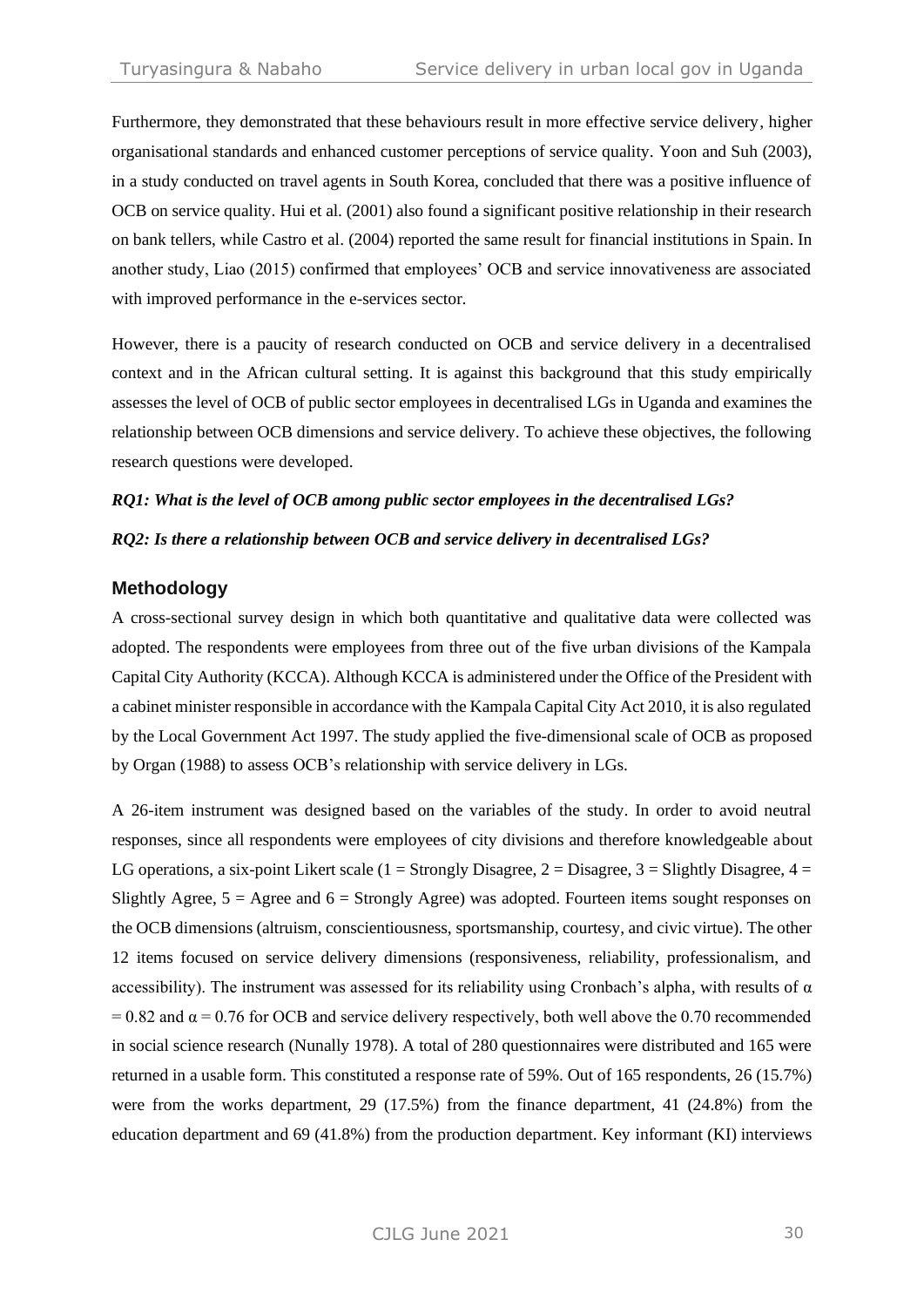were also conducted with six local councillors to get their views on the level of employee OCB, and service delivery levels, in their local council divisions.

### **Results and discussion**

Respondents were drawn from three LG divisions of KCCA. Male respondents constituted the majority  $(n = 94, 57%)$  compared to female respondents  $(n = 71, 43%)$ . In terms of age distribution, the majority of the respondents (62%) were aged 25–34 years, 23% were 35–45, while 15% were above 45 years.

### *Research question 1: What is the level of OCB among public sector employees in decentralised LGs?*

To answer this question, the questionnaires were analysed and cross-checked against the findings from KI interviews. Fourteen questions (three for altruism, four for conscientiousness, three for sportsmanship, two for courtesy, and two for civic virtue) were used to assess the level of OCB. Table 1 summarises these results of OCB dimensions from the primary data.

On the dimension of *altruism* (behaviour that is directed towards other individuals and contributes toward group efficiency), the majority of the respondents strongly disagreed across all three items: 73% disagreed that employees help others with work when their colleagues are absent; 72% disagreed that they take the initiative to orient new staff in the department; and 77% disagreed that they help their colleagues with any increased workload. Thus only a minority agreed that there exists a behaviour of individual contribution to group efficiency. In the case of *conscientiousness* (performance beyond expectation in assigned tasks), the results are broadly similar to those for the altruism dimension: 64% disagreed that employees were most of the time punctual for work; 36% felt that employees took undeserved breaks; 33% agreed that they also routinely take unnecessary time off duty; and 71% felt that employees never handle client enquiries during employees' personal time.

Taken together, these findings point to a level of OCB that appears unfavourable for quality service delivery to flourish. The results were corroborated by responses from KIs, who asserted that most LG employees seem to have limited attachment to their employer (KCCA in particular and government in general) and do not *'go an extra mile'* to assist the public. One KI noted: *"What you are talking about*  [OCB] *is the ideal situation which cannot be tenable in our LG* [setting] *given the level of employee motivation currently."* Another respondent quipped: *"It is a common occurrence for staff to leave clients on their desks* [sic] *without attending to them."* The respondent, who was a local councillor representing one of the LG divisions, further lamented that *"…our people are now used to such kind of treatment".*

The finding on absenteeism is not surprising. One KI reported that: *"It is a common practice to find empty desks on Friday afternoons and [on] Monday mornings."* Another added that: *"Several staff in the Division have more than one household, one in the village, and the other in the city; on Friday afternoons, most of them travel to their village households and return Monday [in the] afternoon."* As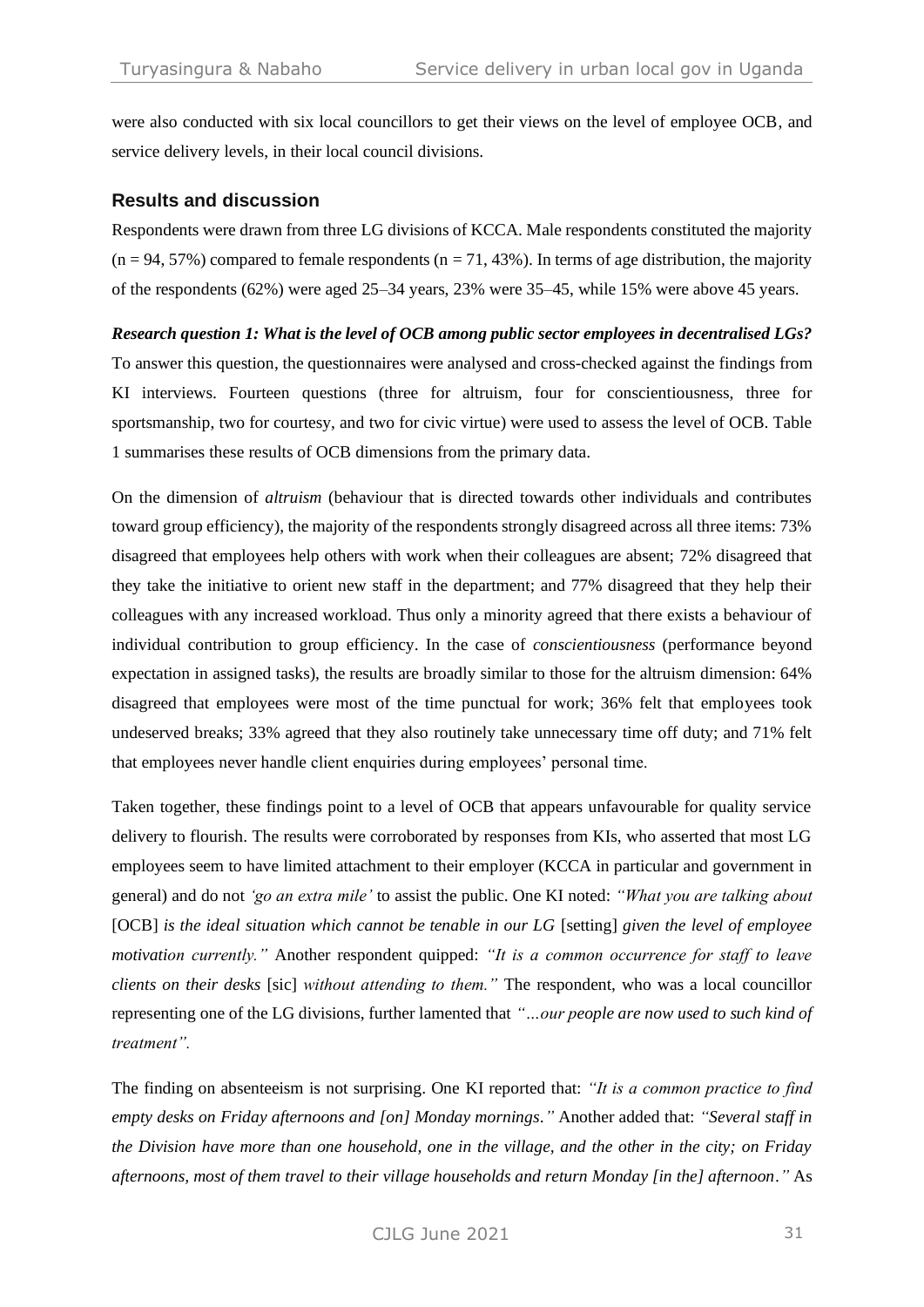a result, most clients seeking services on those particular days are not attended to, and the local community is aware that it is tantamount to a waste of time to seek services from LG offices on certain days of the week, thereby raising endless client complaints about poor service delivery.

| Item                                                                                                                                                                      | <b>Strongly</b><br>disagree |    | <b>Disagree</b> |    | <b>Slightly</b><br>disagree |    | <b>Slightly</b><br>agree |    | Agree          |                | <b>Strongly</b><br>agree |                |
|---------------------------------------------------------------------------------------------------------------------------------------------------------------------------|-----------------------------|----|-----------------|----|-----------------------------|----|--------------------------|----|----------------|----------------|--------------------------|----------------|
| Altruism                                                                                                                                                                  | No.                         | %  | No.             | %  | No.                         | %  | No.                      | %  | No.            | %              | No.                      | %              |
| Employees help colleagues with their<br>work when they are absent                                                                                                         | 39                          | 24 | 44              | 27 | 37                          | 22 | 28                       | 17 | 13             | 8              | $\overline{4}$           | $\overline{a}$ |
| Employees take initiative to orient<br>new staff to the department although<br>it is not in their job description                                                         | 41                          | 25 | 47              | 28 | 32                          | 19 | 28                       | 17 | 8              | 5              | 9                        | 5              |
| Employees help colleagues when<br>their workload increases                                                                                                                | 42                          | 25 | 41              | 25 | 44                          | 27 | 30                       | 18 | 5              | 3              | 3                        | 2              |
| <b>Conscientiousness</b>                                                                                                                                                  |                             |    |                 |    |                             |    |                          |    |                |                |                          |                |
| Employees exhibit punctuality on<br>arriving for morning and after regular<br>breaks                                                                                      | 32                          | 19 | 42              | 25 | 33                          | 20 | 35                       | 21 | 12             | 7              | 11                       | 7              |
| Employees rarely take undeserved<br>breaks                                                                                                                                | 23                          | 14 | 49              | 30 | 33                          | 20 | 38                       | 23 | 12             | $\overline{7}$ | 10                       | 6              |
| Employees<br>normally<br>take<br>unnecessary time off                                                                                                                     | 29                          | 18 | 42              | 25 | 39                          | 24 | 29                       | 18 | 17             | 10             | 9                        | 5              |
| Employees handle client enquiries<br>during their personal time                                                                                                           | 28                          | 17 | 46              | 28 | 43                          | 26 | 30                       | 18 | 10             | 6              | 8                        | 5              |
| Sportsmanship                                                                                                                                                             |                             |    |                 |    |                             |    |                          |    |                |                |                          |                |
| Employees volunteer to do things not<br>required by the job but which<br>contribute to the performance of the<br>LG                                                       | 38                          | 23 | 38              | 23 | 37                          | 22 | 33                       | 20 | 15             | 9              | $\overline{4}$           | 2              |
| Employees sometimes work beyond<br>normal working<br>hours<br>including<br>Saturdays without expecting any<br>extra reward                                                | 39                          | 24 | 37              | 22 | 45                          | 27 | 36                       | 22 | $\overline{4}$ | $\overline{2}$ | $\overline{4}$           | 2              |
| Employees volunteer to participate in<br>project task forces                                                                                                              |                             | 24 | 38              | 23 | 35                          | 21 | 32                       | 19 | 13             | 8              | $\overline{7}$           | $\overline{4}$ |
| <b>Courtesy</b>                                                                                                                                                           |                             |    |                 |    |                             |    |                          |    |                |                |                          |                |
| Employees<br>willingly<br>attend<br>functions/responsibilities not required<br>by the organisation but which help in<br>building the overall image of the<br>organisation | 35                          | 21 | 41              | 25 | 41                          | 25 | 31                       | 19 | $\overline{7}$ | 4              | 10                       | 6              |
| Employees give advance notice to<br>supervisors if they are unable to work                                                                                                | 23                          | 14 | 51              | 31 | 32                          | 19 | 31                       | 19 | 18             | 11             | 10                       | 6              |
| <b>Civic virtue</b>                                                                                                                                                       |                             |    |                 |    |                             |    |                          |    |                |                |                          |                |
| Employees provide suggestions to<br>improve the overall performance of<br>the organisation                                                                                | 32                          | 19 | 41              | 25 | 46                          | 28 | 29                       | 18 | 11             | $\overline{7}$ | 6                        | 4              |
| Employees<br>do<br>not<br>waste<br>organisational<br>resources<br>on<br>unnecessary activities                                                                            | 34                          | 21 | 39              | 24 | 37                          | 22 | 29                       | 18 | 18             | 11             | 8                        | 5              |

|  |  | Table 1: Levels of OCB among LG employees |  |  |
|--|--|-------------------------------------------|--|--|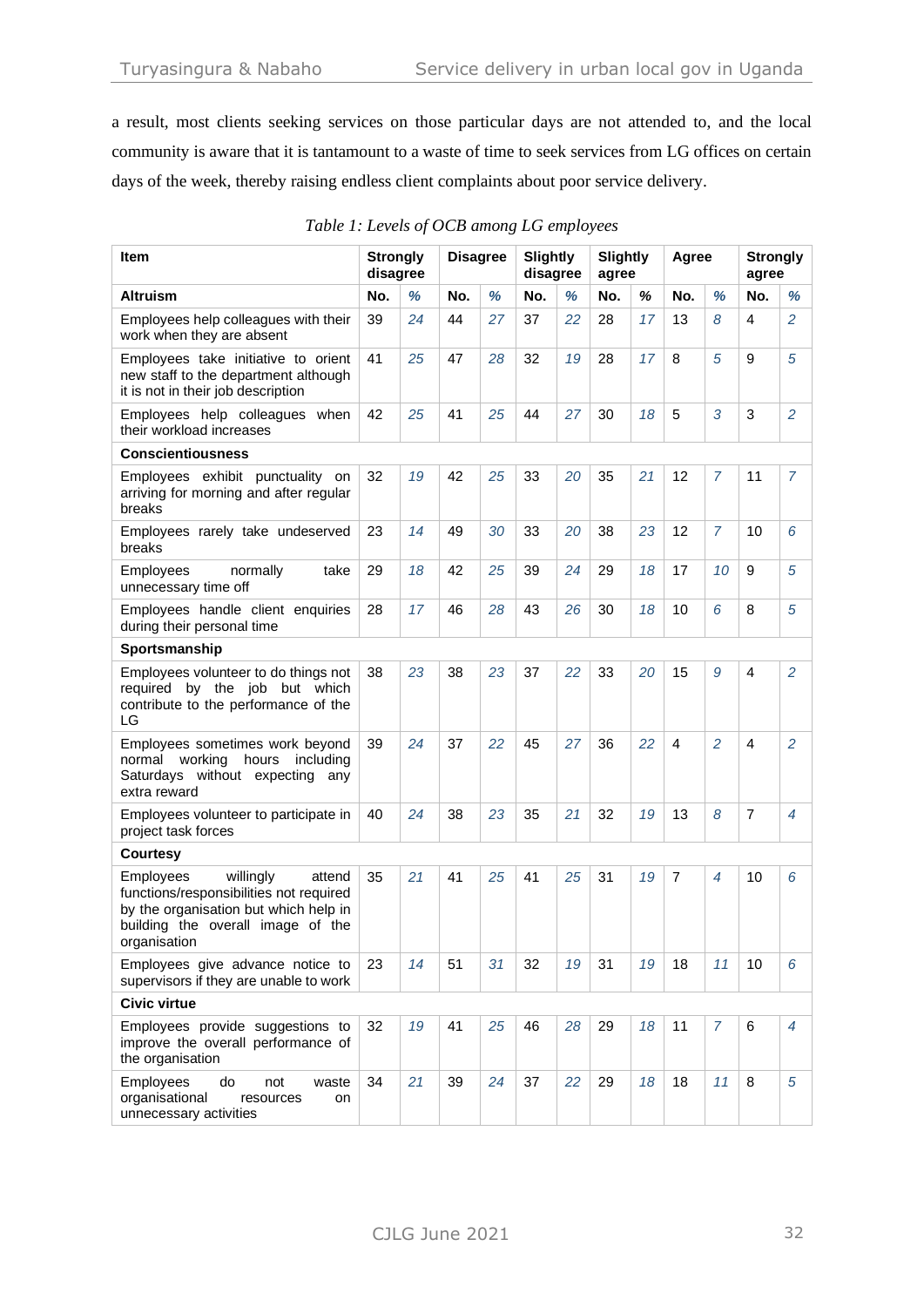Responses on the *sportsmanship* dimension assess voluntarism and employees' attitudes – ie whether of positivity or negativity. Of the respondents, 68% disagreed that employees volunteer to do things not required by their job; 73% disagreed that they work beyond normal working hours including over the weekends without expecting a reward; and only 31% agreed that they volunteer to participate in projects and task forces. With respect to *courtesy*, 71% disagreed that they willingly attend functions or shoulder responsibilities not required by the organisation, even though such roles build the image of the LG; and 64% disagreed that employees give advance notice to their supervisors when they are unable to work. In fact, most LG staff would prefer all-week seminars and workshops to attending to their daily office work. One KI confirmed this by stating that: *"Most workshops come with some incentives such as per diem and transport refund, and the majority of our employees are tempted to attend to benefit from such incentives.*" Interestingly, this seems to be a mentality that has slowly become the norm in the public service domain: whether such an attitude is perpetuated by the desire to supplement employees' incomes with allowances, or has become a matter of conforming with group behaviour, would be a valuable subject of further research.

Overall, the findings on the *sportsmanship* and *courtesy* dimensions suggest that employees in the surveyed divisions exhibit only lukewarm interest in building the image of their organisation, and little commitment to their employer – again indicating a low level of OCB. Results were no different on the *civic virtue* dimension of OCB. Responding to whether they provide suggestions to improve the performance of the organisation, an overwhelming 72% disagreed; while 67% disagreed that employees do not waste organisational resources on unnecessary activities.

All the above results reveal a low level of OCB within the LG divisions of KCCA.

*Research question 2: Is there a relationship between OCB and service delivery in decentralised LGs?*  A two-step approach was employed in a bid to answer this research question.

*Step 1: Generating and interpreting descriptive statistics of the dependent variable (service delivery).* Questionnaire responses on the 12 items that make up the service delivery dimensions of *responsiveness, accessibility, professionalism* and *reliability* are presented in Table 2.

On *responsiveness* (the degree to which employees are ready to provide a service) 72% of respondents disagreed that they immediately respond to enquiries; 75% disagreed that they give feedback on time; and 71% disagreed that they are always at the service of the public during working hours. A similar picture emerged when considering the responses to the questions on *accessibility*: only 29% agreed that office telephones are functional most of the time and only 23% agreed that the waiting time clients spend at their offices is acceptable. However, 63% agreed that LG offices were in convenient locations. Regarding *professionalism*, 74% disagreed that clients are treated equally; only 47% agreed that the primary purpose of their job is to serve the public; and 60% disagreed that clients have confidence and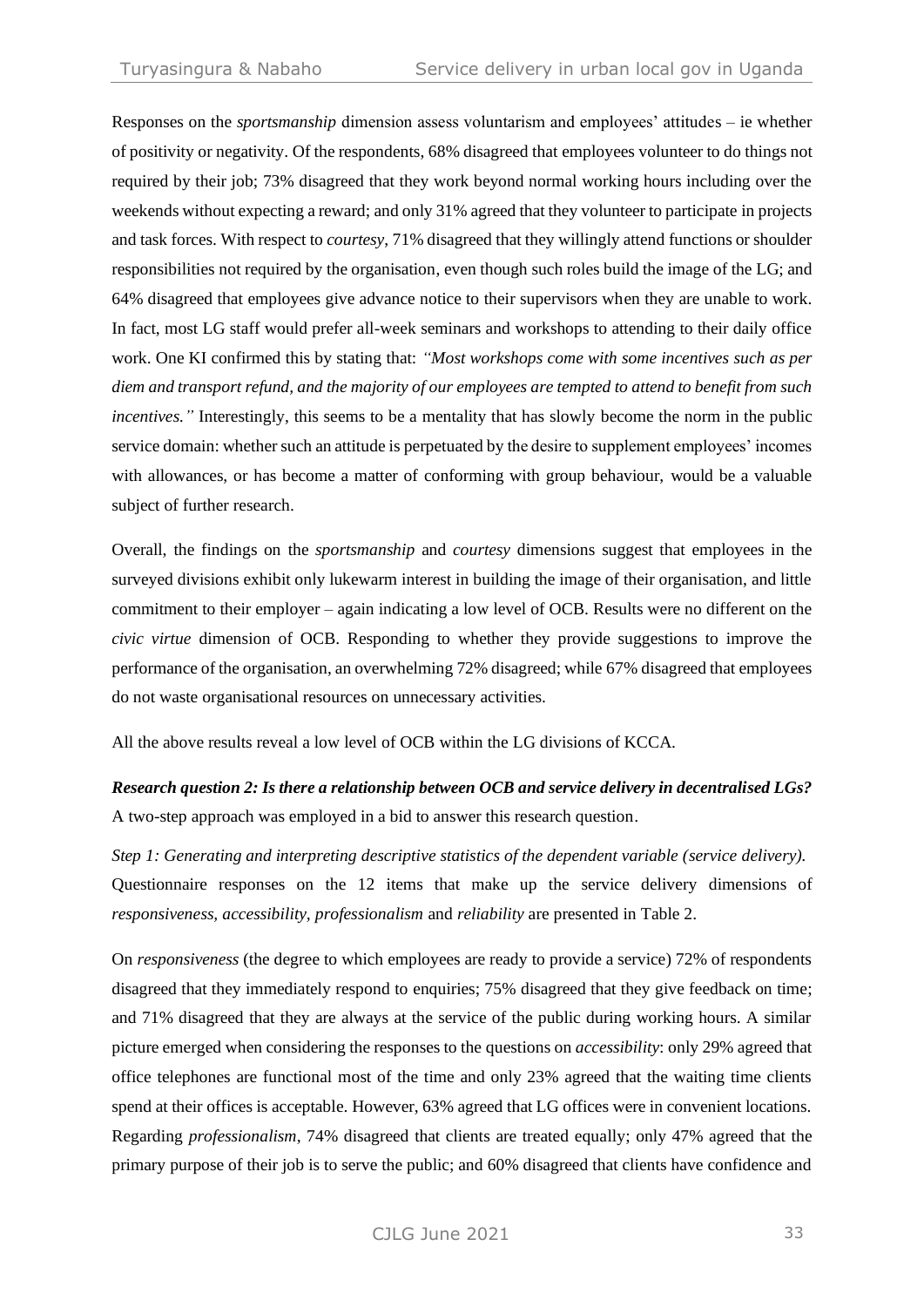trust in the services LGs deliver. In terms of service *reliability*, 72% disagreed that services were delivered as promised in LG work plans; 51% disagreed that services are consistent from one parish to another; and 71% could not vouch that the image of their LG had improved as a result of the services delivered.

| <b>Item</b>                                                                                 | <b>Strongly</b><br>disagree |               |     | <b>Disagree</b> | <b>Slightly</b><br>disagree |                | <b>Slightly</b><br>agree |               | Agree |                | <b>Strongly</b><br>agree |                |
|---------------------------------------------------------------------------------------------|-----------------------------|---------------|-----|-----------------|-----------------------------|----------------|--------------------------|---------------|-------|----------------|--------------------------|----------------|
| <b>Responsiveness</b>                                                                       | No.                         | $\frac{9}{6}$ | No. | $\frac{9}{6}$   | No.                         | $\frac{0}{2}$  | No.                      | $\frac{9}{6}$ | No.   | $\frac{0}{0}$  | No.                      | $\frac{1}{2}$  |
| clients'<br>respond<br>to<br>enquiries<br>immediately                                       | 25                          | 15            | 53  | 32              | 42                          | 25             | 23                       | 14            | 20    | 12             | $\overline{2}$           | $\mathcal I$   |
| I give feedback to our clients on time,<br>all the time                                     | 33                          | 20            | 48  | 29              | 43                          | 26             | 24                       | 15            | 12    | $\overline{7}$ | 5                        | 3              |
| I am always at the service of the<br>public during working hours                            | 49                          | 30            | 35  | 21              | 33                          | 20             | 29                       | 18            | 15    | 9              | $\overline{4}$           | $\overline{2}$ |
| <b>Accessibility</b>                                                                        |                             |               |     |                 |                             |                |                          |               |       |                |                          |                |
| Our phone lines are operational most<br>of the time                                         | 61                          | 37            | 31  | 19              | 25                          | 15             | 25                       | 15            | 15    | 9              | 8                        | 5              |
| The service time to our clients is<br>acceptable                                            | 71                          | 43            | 27  | 16              | 28                          | 17             | 15                       | 9             | 10    | 6              | 14                       | 8              |
| division<br>LG<br>offices<br>Our<br>are<br>conveniently located                             | 26                          | 16            | 20  | 12              | 15                          | 9              | 46                       | 28            | 49    | 30             | 9                        | 5              |
| Professionalism                                                                             |                             |               |     |                 |                             |                |                          |               |       |                |                          |                |
| All our clients are treated equally in<br>our interactions with them                        | 74                          | 45            | 25  | 15              | 23                          | 14             | 18                       | 11            | 17    | 10             | 8                        | 5              |
| I believe that the purpose of my job is<br>first and foremost to serve the public           | 25                          | 15            | 29  | 18              | 33                          | 20             | 19                       | 12            | 45    | 27             | 14                       | 8              |
| The clients have confidence and trust<br>in the services we deliver                         | 49                          | 30            | 25  | 15              | 25                          | 15             | 27                       | 16            | 24    | 15             | 15                       | 9              |
| <b>Reliability</b>                                                                          |                             |               |     |                 |                             |                |                          |               |       |                |                          |                |
| We deliver what we promise in our<br>quarterly and annual work plans                        | 85                          | 52            | 21  | 13              | 12                          | $\overline{7}$ | 13                       | 8             | 18    | 11             | 16                       | 10             |
| Our services are consistent from one<br>parish (administrative unit) to another             | 25                          | 15            | 28  | 17              | 32                          | 19             | 41                       | 25            | 28    | 17             | 11                       | $\overline{7}$ |
| The image of our LG division has<br>improved due to the services we<br>render to the public | 56                          | 34            | 42  | 25              | 20                          | 12             | 22                       | 13            | 13    | 8              | 12                       | $\overline{7}$ |

| Table 2: Responses to questions on service delivery in LGs |  |  |
|------------------------------------------------------------|--|--|
|                                                            |  |  |

Put together, the picture painted on service delivery by LGs in KCCA is not rosy. Concurring with this view, one KI remarked that, for example: *"The people find it more convenient and fulfilling to visit private health facilities compared to health centres managed by the LG."* This assertion is consistent with Ibrahim et al.'s (2013) postulation that LGs in Uganda have become a subject of intense criticism due to poor service delivery.

# *Step 2: Conducting correlational analysis*

This study collected data using a survey instrument targeting employees of LGs using the Likert scale. The type of data collected is ordinal in nature and can be analysed using non-parametric methods (Murray 2013). Applying the statistical package SSPS version 20, an ordinal correlation analysis using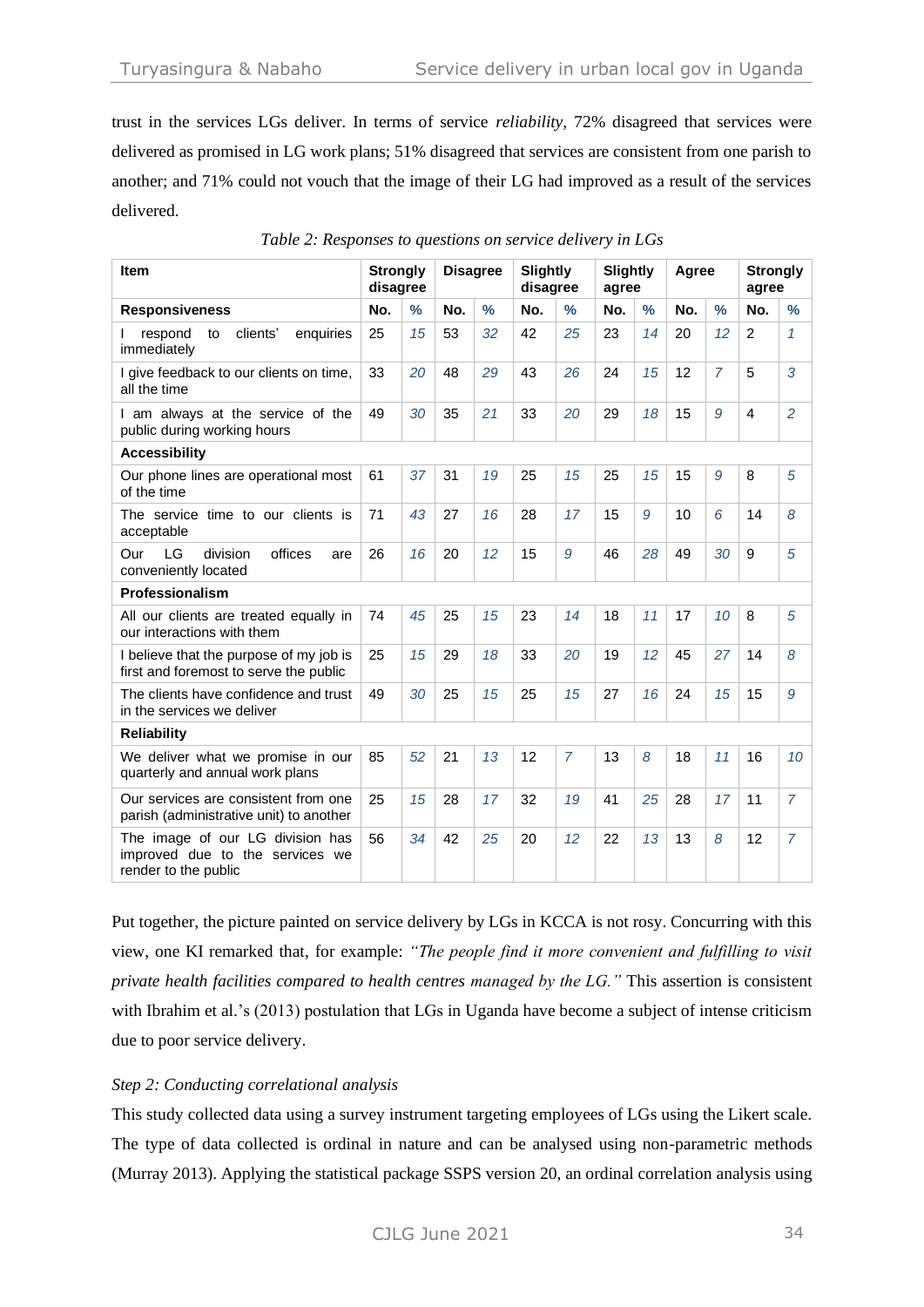Spearman's Rho on summed scores of the Likert scale data was conducted in order to determine the relationship between OCB and service delivery in the LG setting. Table 3 below shows the results.

| <b>OCB dimensions</b>    | Service delivery dimensions |                      |                 |                    |  |  |  |  |  |
|--------------------------|-----------------------------|----------------------|-----------------|--------------------|--|--|--|--|--|
|                          | <b>Responsiveness</b>       | <b>Accessibility</b> | Professionalism | <b>Reliability</b> |  |  |  |  |  |
| <b>Altruism</b>          | $.320*$                     | .069                 | $.359*$         | .109               |  |  |  |  |  |
| <b>Conscientiousness</b> | $.498**$                    | $.434*$              | $.442*$         | $.416*$            |  |  |  |  |  |
| Sportsmanship            | $.656**$                    | $.634*$              | .220            | .743**             |  |  |  |  |  |
| <b>Courtesy</b>          | $.653**$                    | $.463**$             | $.674**$        | $-.197$            |  |  |  |  |  |
| <b>Civic virtue</b>      | $.338*$                     | .110                 | .214            | $.220*$            |  |  |  |  |  |

*Table 3: Results of the correlation analysis*

*\* Spearman's Rho significant at the 0.05 level (2-tailed)*

*\*\* Spearman's Rho significant at the 0.01 level (2-tailed)*

The correlation results of the OCB and service delivery dimensions varied considerably. Altruism had a significant although weak relationship with responsiveness ( $r = .320$ ,  $p < 0.05$ ) which implies that elevated levels of altruism are associated with some level of improved responsiveness to clients' needs, and the reverse is also true. This may be explained by the fact that altruism is linked to promoting both group efficiency and *in-role* positive behaviours, which are critical in enhancing group cohesion and responsiveness. However, altruism did not have a significant relationship with accessibility of services, possibly because the focus is largely on internal clients, ie individuals within the organisation. In terms of professionalism, altruism showed a positive relationship ( $r = .359$ ,  $p < 0.05$ ), implying that if there is a higher level of altruism, there is likely to be a corresponding improvement in the level of professionalism exhibited by LG staff. One possible explanation is that the values espoused by professionals tend to make them more altruistic in attitude. There was no significant relationship between altruism and reliability of service delivery in the LGs.

Conscientiousness revealed moderate relationships on all the service delivery dimensions, namely: responsiveness (r = .498, p<0.01), accessibility (r = .434, p<0.05), professionalism (r = .442, p<0.05) and reliability ( $r = .416$ ,  $p < 0.05$ ). These correlations are not surprising because conscientiousness represents behaviours that are associated with serving clients beyond their expectations. Employees who exhibit higher levels of conscientiousness tend to be more punctual at work, more willing to handle client needs in their personal time, and less likely to take unnecessary breaks from work. These key attributes directly contribute to employees' responsiveness to client needs: by being present and willing they achieve higher levels of accessibility, in addition to being seen as professional and reliable.

Sportsmanship was also correlated with all four service delivery dimensions. The results offer a very illuminating picture. Out of the four service delivery dimensions, sportsmanship posted three strong relationships, namely responsiveness ( $r = .656$ , p<0.01); accessibility ( $r = .634$ , p<0.05); and reliability  $(r = .743, p<0.01)$ . Only professionalism produced a non-significant – though positive – relationship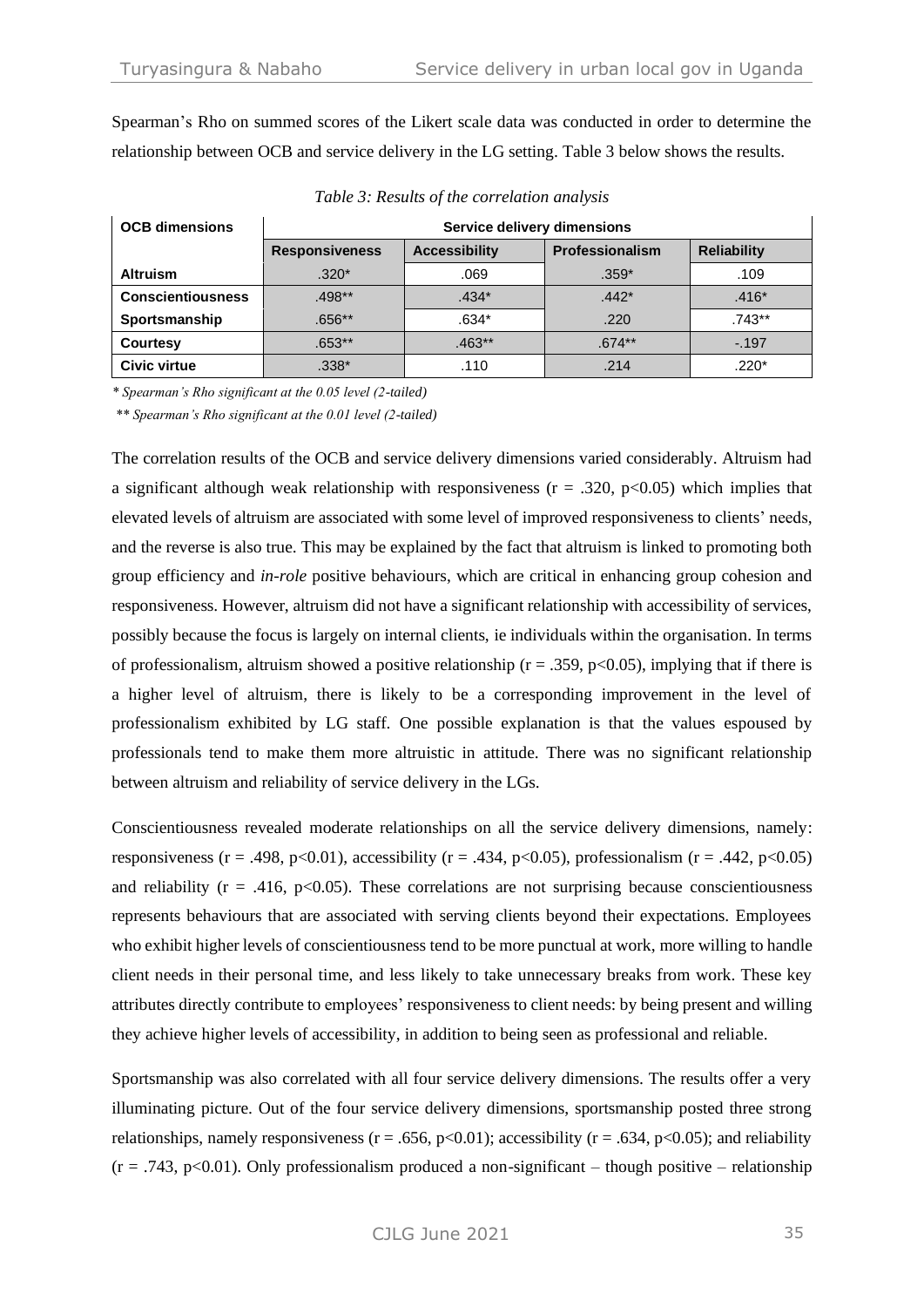$(r = .220)$ . The academic literature suggests that sportsmanship is associated with the volunteer spirit, a focus on promoting the image of the organisation rather than complaining, serving beyond expectations and participating in project task forces. These behaviours are linked to high levels of responsiveness and accessibility, whereby staff will do whatever it takes to be responsive to the needs of their clients. If employees promote positive aspects of their organisation, minimise complaints and work beyond expectations, then they improve service reliability, and clients can go to the LG expecting appropriate attention in terms of services sought.

Courtesy is associated with behaviours that promote effective use of time – giving advance notice to a supervisor if someone is not going to be available for work, offering timely reminders and providing appropriate information (Organ 1988). Courtesy presented positive and significant relationships with three service delivery dimensions: responsiveness ( $r = .653$ ,  $p < 0.01$ ); accessibility ( $r = .463$ ,  $p < 0.01$ ); and professionalism ( $r = .674$ , p<0.01). There was a surprising negative – albeit non-significant – relationship with reliability  $(r = -197)$ . In keeping with OCB values, high levels of courtesy are likely to improve levels of responsiveness and accessibility because, if an employee is absent, there is adequate notice given to the supervisor so that an appropriate replacement or contingency plan is put in place. Similarly, it is possible to link courteous behaviour to professionalism, because professional conduct includes availability for service and providing appropriate information.

The fifth and last OCB dimension is civic virtue. It presented only two statistically significant and relatively weak relationships, namely with responsiveness ( $r = .338$ ,  $p < 0.05$ ) and reliability ( $r = .220$ ,  $p$ <0.05). Relationships with accessibility and professionalism were slightly positive but statistically non-significant. These results are revealing but on reflection not surprising. Civic virtue behaviours are associated with promoting organisational sustainability, giving a high priority to the interests of the organisation, and using organisational resources appropriately. In theory, a high level of civic virtue should be associated with improved levels of responsiveness due to the fact that employees would be aware that it is through their efforts that the organisation can sustain its service to community. The weak relationships between civic virtue and responsiveness and professionalism imply that, in a LG setting, employees' priorities may be geared not so much towards the sustainability of the  $LG -$  as the literature suggests – but rather simply to doing the job at hand; and sometimes their interests tend to override those of the organisation. This is reflected in the views of one supervisor who lamented that: "*… For the time I have been in office, I have noticed a growing trend of LG staff focusing on their own interests rather than those of the LG division which employs them."* The situation is not helped by the fact that some cadres of LG staff may be frequently transferred between LG divisions, which implies that they do not develop long-standing attachments to their roles and relationships.

Overall, it is evident that OCB dimensions have a consistent positive and significant relationship with the service delivery dimension of responsiveness, and that the majority of OCB dimensions have a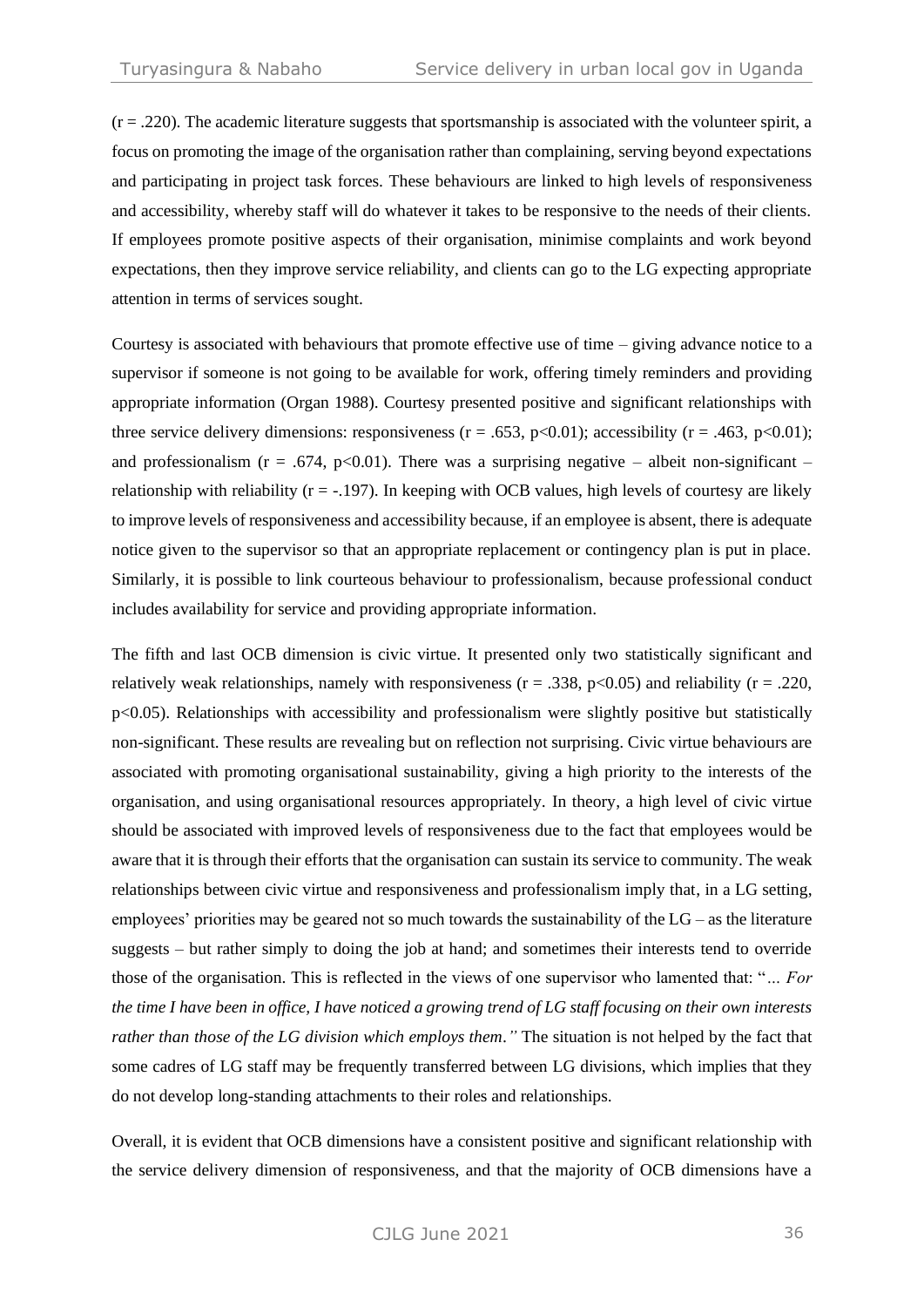positive significant relationship with service delivery as a whole in an LG setting. This implies that the higher the level of OCB exhibited by LG employees, the better the quality of service delivery to clients. If LGs need to strengthen service delivery, then the employees' OCB needs to be elevated to a desired level. These findings support LePine et al.'s (2002) assertion that OCB is a key factor for individual and organisational performance. They are also consistent with demonstrated OCB outcomes in the private sector that showed the positive influence of OCB on service quality (Liao 2015; Yoon and Suh 2003; Hui et al. 2001). This positive influence is the result of a number of factors, but appears to be mainly due to the fact that OCB has the potential to create a more favourable working environment (Ibrahim et al. 2013). Consequently, OCB accentuates the performance attributes needed to promote effectiveness in organisations.

The picture painted by these findings is as interesting as it is intriguing. At its inception as an authority in 2010, KCCA revised staff salaries upwards considerably in relation to other government employees. But as the results show, low levels of OCB are persistent, and service delivery complaints are on the rise. This trend casts doubt in the argument that financially stable employees would tend to exhibit higher levels of OCB. At the same time, it lends credence to the hypothesis that OCB is characterised by employees' *unrewarded* extra efforts to promote organisational effectiveness.

# **Conclusions**

The findings of this study point to a likely low level of OCB for employees of LGs across Uganda, and indicate that improving OCB is essential to spur not only individual but also organisational performance and thus lift the quality of services. While the study was conducted in an urban LG setting governed by both the Local Government Act 1997 and the KCCA Act 2010, the authors believe that similar research in a rural LG would have similar findings.

Given the vital role of LGs in providing essential local services to communities, the importance of OCB cannot be over-emphasised. As the literature suggests, high levels of OCB have the potential to accelerate development outcomes, locally and nationally. Therefore, to realise the potential gains of decentralisation, LGs should go beyond focusing on resource mobilisation and indicative capacitybuilding, important though these are, to creating a working environment in which OCB can flourish. This working environment needs to include among other things more effective leadership and supervision; promotion of a culture of client-centred performance; and empowerment of LG staff.

# **Declaration of conflicting interest**

The authors declared no potential conflicts of interest with respect to the research, authorship, and/or publication of this article.

# **Funding**

The authors received no financial support for the research, authorship, and/or publication of this article.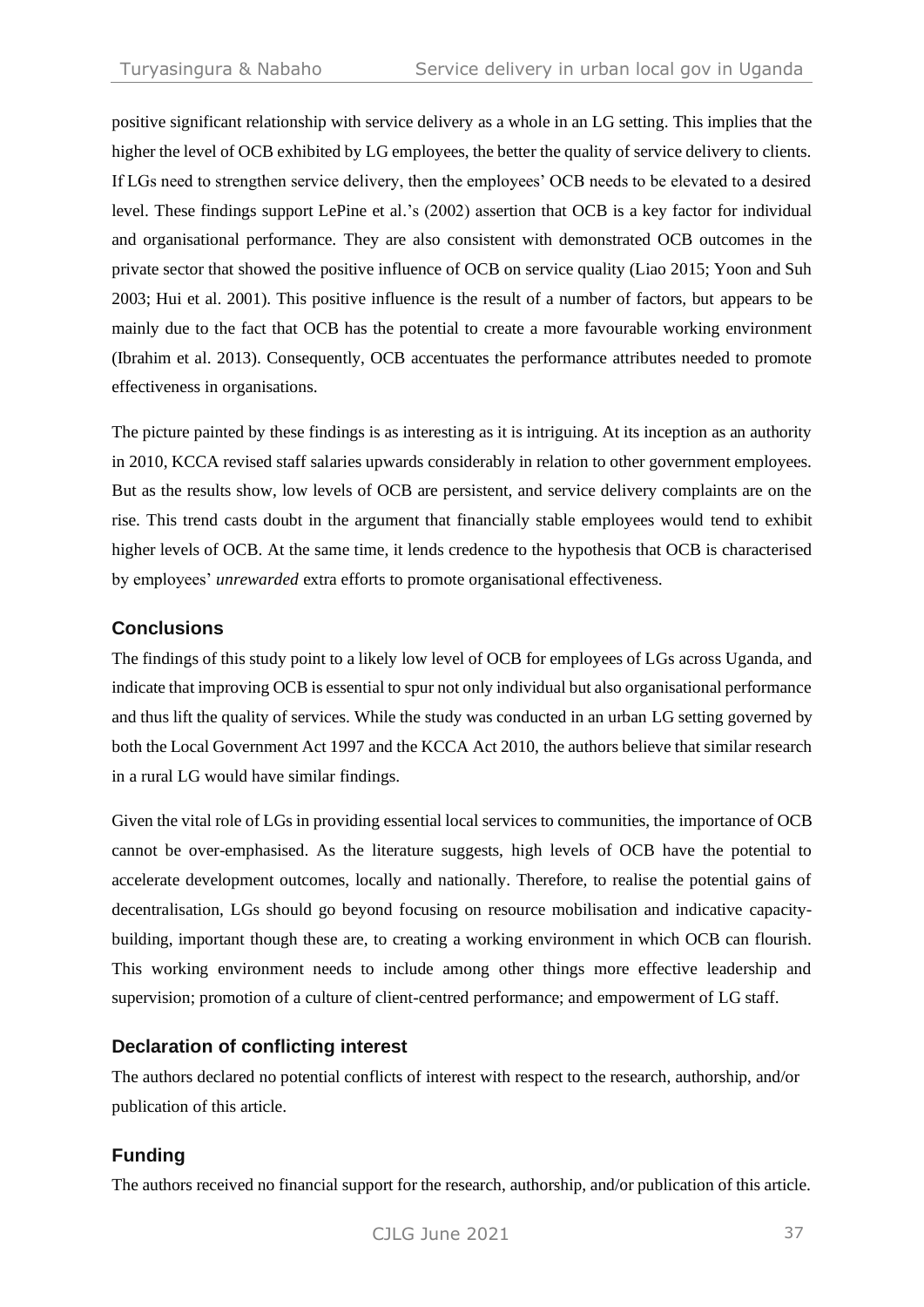### **References**

Barnard, C.I. (1938) *The functions of the executive*. Cambridge, MA: Harvard University Press.

- Bienstock, C.C., DeMoranville, C.W. and Smith, R.K. (2003) Organisational citizenship behaviour and service quality. *Journal of Services Marketing*, 17 (4), 357–378[. https://doi.org/10.1108/08876040310482775](https://doi.org/10.1108/08876040310482775)
- Castro, C.B., Armario, E.M. and Ruiz, D.M (2004) The influence of employee citizenship behaviour on customer loyalty. *International Journal of Service Industry Management*, 15 (1), 27–53. <https://doi.org/10.1108/09564230410523321>
- Cheema, G.S. and Rondinelli, D.A. (eds) (1983) *Decentralization and development: Policy implementation in developing countries*. Beverly Hills: Sage Publications.
- DiPaola, M.F. and Mendes da Costa Neves, P.M. (2009) Organizational citizenship behaviours in American and Portuguese public schools: Measuring the construct across cultures. *Journal of Educational Administration*, 47 (4), 490–507[. https://doi.org/10.1108/09578230910967464](https://doi.org/10.1108/09578230910967464)
- DiPaola, M.F. and Tschannen-Moran, M. (2001) Organizational citizenship behaviour in schools and its relationship to school climate. *Journal of School Leadership*, 11, 424–447. <https://doi.org/10.1177/105268460101100503>
- Graham, J.W. (1991) As essay on organisational citizenship behaviour, *Employee Responsibilities and Rights Journal*, 4, 249–270[. https://doi.org/10.1007/BF01385031](https://doi.org/10.1007/BF01385031)
- Hakim, W., Nimran, U., Haerani, S. and Alam, S. (2014) The antecedents of organizational citizenship behaviour (OCB) and their effect on performance: Study on public university in Makassar, South Sulawesi, Indonesia. *Journal of Business and Management,* 16 (2), 5–13[. https://doi.org/10.9790/487X-](https://doi.org/10.9790/487X-16220513)[16220513](https://doi.org/10.9790/487X-16220513)
- Hope, K.R. (2001)The new public management context and practice in Africa. *International Public Management Journal,* 4 (2), 119–134. [https://doi.org/10.1016/S1096-7494\(01\)00053-8](https://doi.org/10.1016/S1096-7494(01)00053-8)
- Hui, C., Lam, S.S.K., Schaubroeck, J. (2001) Can good citizens lead the way in providing quality service? A field quasi experiment. *Academy of Management Journal*, 44 (5), 988–995. <https://doi.org/10.5465/3069442>
- Ibrahim, R.M., Ghani, M.A. and Salleh S.Z. (2013) Elevating organizational citizenship behaviour among local government employees: The mediating role of job satisfaction. *Asian Social Science,* 9 (13), 92–104. <https://doi.org/10.5539/ass.v9n13p92>
- Katz, D. and Khan, R.L. (1976) *The social psychology of organisations*. New York: Wiley.
- Kim, H., Chen, Y. and Kong, H. (2020) Abusive supervision and organisational citizenship behaviour: The mediating role of networking behaviour. *Sustainability*, 12 (1), 288.<https://doi.org/10.3390/su12010288>
- Kiyaga-Nsubuga, J. and Olum, Y. (2009) Local governance and local democracy in Uganda. *Commonwealth Journal of Local Governance,* (2), 26–43.<https://doi.org/10.5130/cjlg.v0i2.1006>
- Kotler, P. (2000) *Marketing management*. 10th ed. Englewood Cliffs, New Jersey, USA: Prentice Hall.
- LePine, J.A., Erez, A. and Johnson, D.E. (2002) The nature and dimensionality of organisational citizenship behaviour: A critical review and meta-analysis. *Journal of Applied Psychology*, 87 (1), 52–65. <https://doi.org/10.1037/0021-9010.87.1.52>
- Liao, C.H. (2015) Does organisational citizenship behaviour add value to human interaction with e-services? *Online Information Review*, 39 (4), 485–504[. https://doi.org/10.1108/OIR-01-2015-0005](https://doi.org/10.1108/OIR-01-2015-0005)
- Maksym I. and Shah, A. (2014) How close is your government to its people? Worldwide indicators on localization and decentralization. *Economics: The Open-Access, Open-Assessment E-Journal,* 8 (2014-3), 1–61.<https://doi.org/10.5018/economics-ejournal.ja.2014-3>
- Murray, J. (2013) Likert data: What to use, parametric or non-parametric? *International Journal of Business and Social Science*; 4 (11), 258–264.
- Mushemeza, E.D. (2019) *Decentralisation in Uganda: Trends, achievements, challenges and proposals for consolidation.* Kampala: ACODE Policy Research Paper Series No.93.